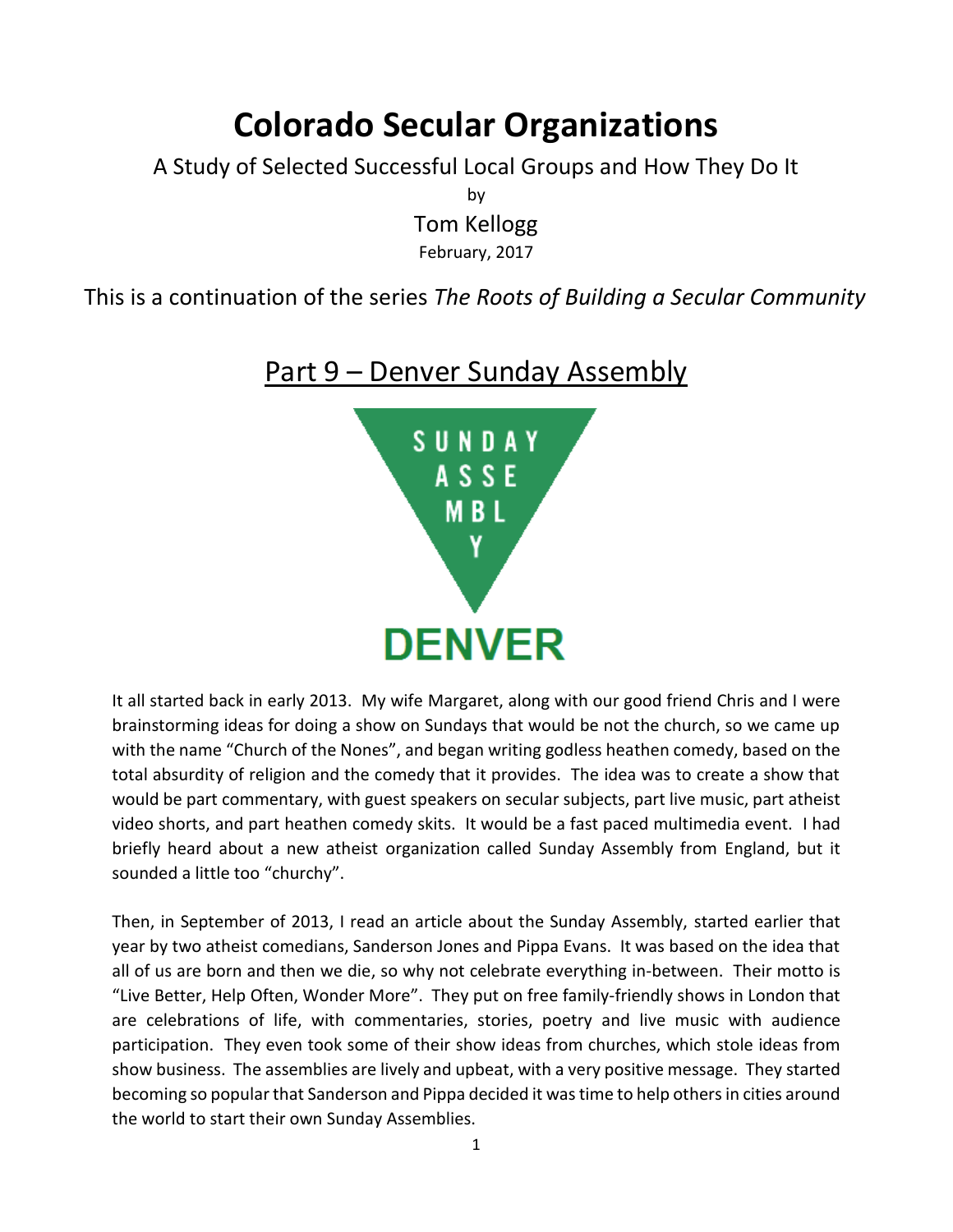

Sunday Assembly draws large crowds in major cities

Well, secular groups in major cities heard about the Sunday Assembly and wanted to start their own assemblies, so Sanderson and Pippa chose some selected cities in the US and the world, and started working with the secular groups in those cities, and established guidelines for how an assembly should be conducted. Denver was not one of the first cities chosen, mainly because no one in the Denver area had yet applied to start a Sunday Assembly.

Sanderson and Pippa developed a format for Sunday Assemblies to include a mix of commentary and live music, along with audience participation and even a sing-along. A guest speaker talks about some important topic, such as science, reason, social injustice or atheist lifestyles. Someone else reads poetry or tells a personal story. Religion bashing is not allowed. Religion is simply not brought up. After the show, pastries and refreshments are served along with conversations. Assemblies are funded completely by donations.

When I heard that there were Sunday Assemblies starting up in Los Angeles and San Diego with their official first shows in November of 2013, and that Sanderson and Pippa were going to be there to help launch them, Margaret and I decided to plan a family vacation to California around those dates, so we could witness the very first ever assemblies on the West Coast and learn as much as we could. It was really great, and we even got to meet Sanderson and Pippa, and hung out with them. They were very impressed that we came all the way from Colorado just to see the assembly, and that we were interested in starting a Sunday Assembly in Denver.

When retuning home, we began the process of filling out the application forms and started the long process of becoming an official Sunday Assembly. At that time, I was still the President of the Boulder Atheists, so I started collaborating with Dave Fangrow, the President of the Secular Hub in Denver, along with other folks at the Hub, who were also interested in starting a Sunday Assembly in Denver. In our correspondence with the Sunday Assembly in England, they sent us the email addresses of persons in the Denver area who had inquired about it. We totally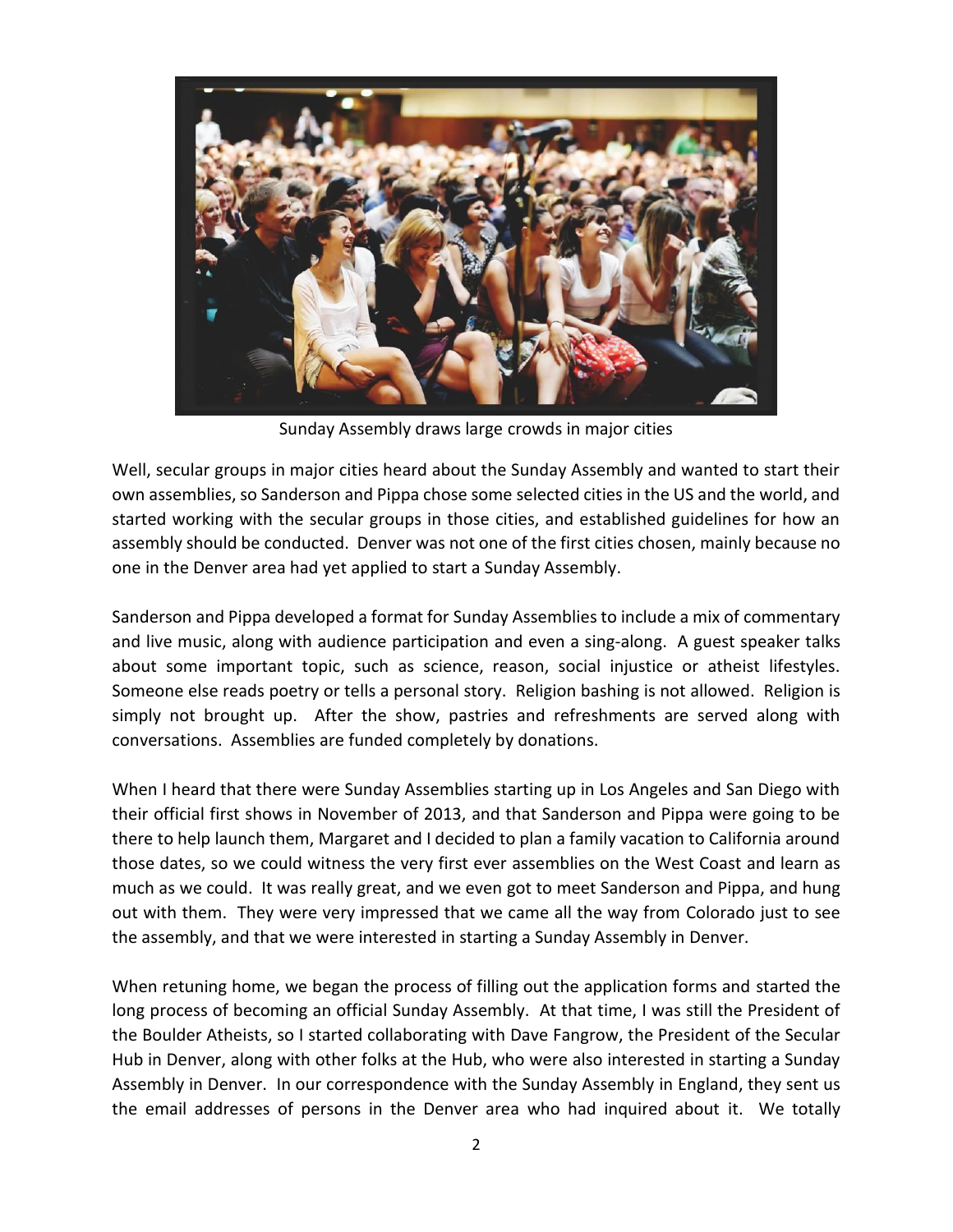embraced the idea that this was a community thing and that everyone who wants to be involved, should be. Dave and I started emailing all of the names we had been given in an effort to reach out to other secular folks in the area who were also interested in this. A few people responded, such as Nick Carpenter, Nancy Graham, Sean Cummings and Alyssa Christiansen.

In the Spring of 2014, due to other business and time commitments, I had to drop out of the Sunday Assembly planning. Dave from the Hub is part of a rock band called Pale Blue, made up of Hub members. So, Dave and Pale Blue, along with Nick and the others carried on with creating the Denver Sunday Assembly. Nick eventually became the Director. I was very happy and impressed that they created a really great Assembly, now fully launched and accredited.



The Launch of Denver Sunday Assembly at the Broomfield Grange on September 28<sup>th</sup>, 2014

The first performance of the Denver Sunday Assembly occurred at the Colorado Secular Conference in August, although the official launch occurred the next month on Sunday, September 28th, 2014, at the Broomfield Crescent Grange. After a few months, the assembly moved to Swallow Hill Music in South Denver, where they stayed for nearly two years. The shows became very popular.



Pale Blue at Denver Sunday Assembly, Swallow Hill Music